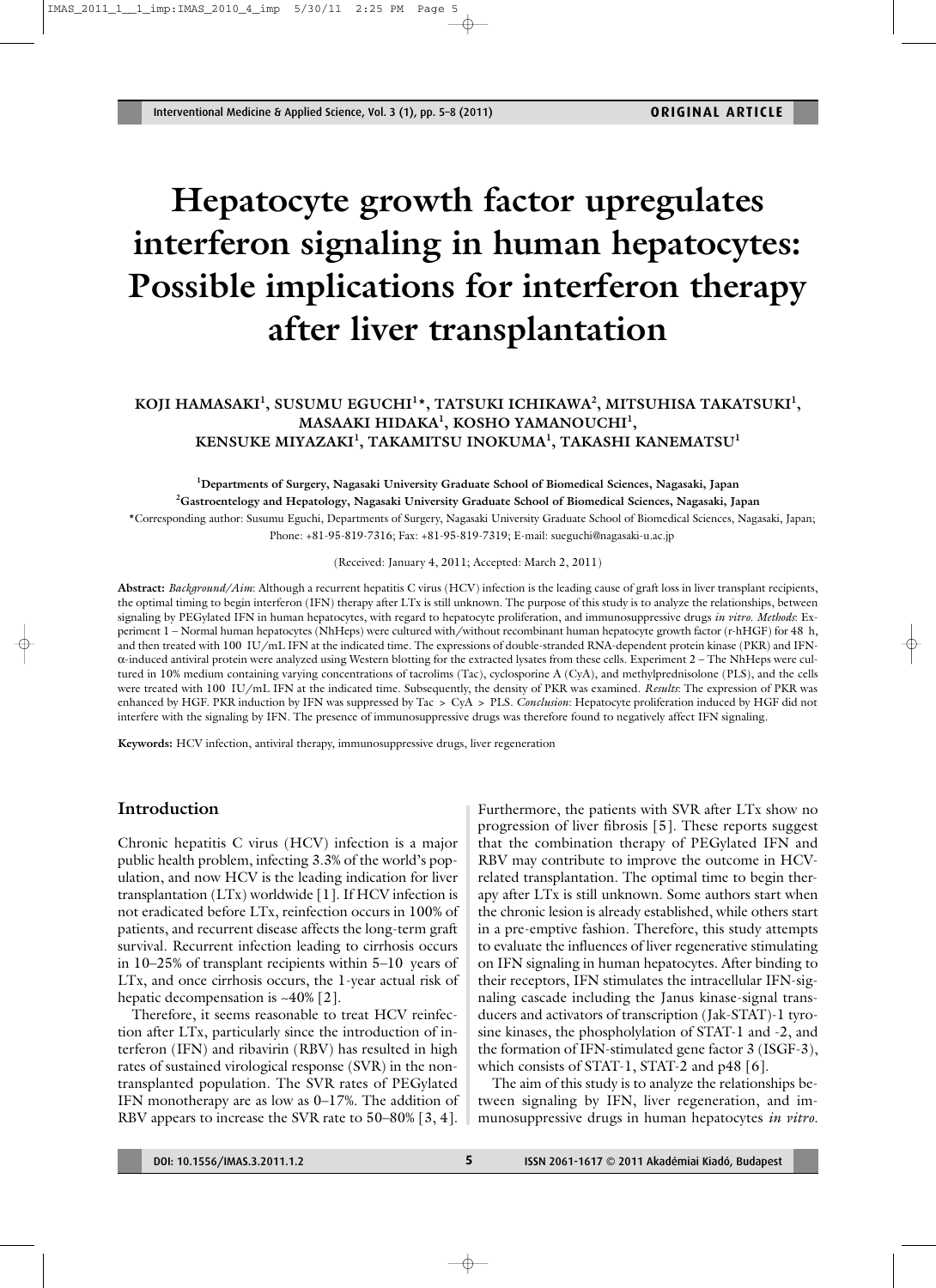## **Materials and Methods**

## *Reagents and cell culture*

NhHeps (Lonza, Switzerland), which were isolated from single donors. Each donor was tested and found to be nonreactive by a Food and Drug Administration-approved method to detect the presence of Human Immunodeficiency Virus-I, Hepatitis B virus and HCV. NhHeps were cultured in Roswell Park Memorial Institute (RPMI) (Invitrogen, Grand Island, NY), supplemented with 10% fatal bovine serum and r-hHGF (Acris Antibodies GmbH, Germany) for 48 h. The cells were cultured in 10% RPMI containing varying concentrations of Tac, CyA and PLS for 16 h, and then the medium was exchanged and the cells were treated with 100 IU/mL IFN in 24 h, to determine the effect of calcineurin inhibitors.

Recombinant human IFN-α2b, Tac and CyA were provided by Schering Plough KK (Tokyo, Japan), Astellas Co. (Tokyo, Japan) and Novartis Pharma Co. (Basel, Switzerland), respectively.

#### *Bromodeoxyuridine cell proliferation assay*

A bromodeoxyuridine (BrdU) (Exalpha Biologicals, MA) cell proliferation assay was performed to determine whether the stimulation by HGF affects hNHeps or not. BrdU is incorporated into newly synthesized DNA strands of actively proliferating cells. Various concentrations of the NhHeps and HGF were plated and cultured with 10% RPMI and BrdU label for 48 h. Subsequently, the amount of BrdU incorporation in the proliferating cells was measured by using a spectrophotometric microtiter plate reader set at a dual wavelength of 450/550 nm.

#### *Western blotting*

Western blotting with anti-PKR (Santa Cruz Biotechnology, Santa Cruz, CA) was performed as described previously [7]. Cells were briefly incubated with 10% RPMI containing 5 µg/mL HGF for 48 h. Then cells were removed by centrifugation at 14,000 rpm for 30 min at 4°C. The same amount of protein from each lysate (20 µg per well) was analyzed by electrophoresis on 8−12% sodium dodecyl sulfate buffer polyacrylamide gel. Protein were transferred onto nitrocellulose membranes which were then blocked for 1.5 h using 5% nonfat dried milk in phosphate-buffered saline (PBS) containing 0.1% Tween 20 (PBS-T), washed with PBS-T and incubated at 4°C overnight in the presence of each primary antibody. The membranes were washed with PBS-T and incubated with horseradish peroxidase-conjugated anti-rabbit immunoglobulin G, and the immunoreactive bands were visualized by the  $ECL$ <sub>[AU1]</sub> chemiluminescence system (Amersham Life Science, Buckinghamshire, England). The density of each band

was quantified using the National Institutes of Health image analysis software program.

#### *Statistical analysis*

Categorical variables were expressed as the value (%) and compared with the Mann-Whitney's *U* test. Continuous data are presented as the mean  $\pm$  SD or median and analyzed with a 1-way analysis of variance. Statistical significance was set as  $P < 0.05$  for all analyses. The statistical package used was StatMate III (ATMS Co., Ltd, Tokyo).

#### **Results**

#### *The effects of HGF in NhHeps*

NhHeps in number were increased under stimulation of HGF in various concentrations (data not shown). Above all, the concentration of HGF 5 ng/mL represented the largest cells proliferations inducer. Therefore, we decided to use 5 ng/mL concentration of HGF in this study, and this HGF's hepatocyte growth stimulation was regarded as the liver regeneration in early phase after living-donor liver transplantation.

#### *HGF increased the expression of PKR*

To evaluate if HGF influences the expression of IFN-induced antiviral proteins, NhHeps were incubated in the absence or presence of IFN-α with or without HGF for 48 h and then were harvested for the Western blotting *(Fig. 1).* Pretreated HGF demonstrated an enhancement of the effect on IFN- $\alpha$ -induced PKR in our experiments *(Fig. 2).* Data were representative examples of three similar experiments.

## *Differential effects of immunosuppressant on IFN-induced antiviral protein expression*

To investigate the influence of HGF and immunosuppression, NhHeps treated by IFN-α were incubated with or without immunosuppressive drugs (Tac, CyA and PLS) for 16 h, after pretreatment with HGF for 48 h or in a combination of both, and then analyzed by Western blotting *(Fig. 3).* In the absence of HGF, the expression of PKR was specifically suppressed by immunosuppressive drugs, with the effect of Tac > CyA > PLS *(Fig. 4).* Data were representative examples of three similar experiments. In cells pretreated with HGF, PKR expression was higher than that without nontreatment. Moreover, the expression of PKR was suppressed at levels similar to those observed in the nontreated group.

#### **Discussion**

HCV infection is a major concern after LTx due to the universal recurrence, more rapid progression of fibrosis,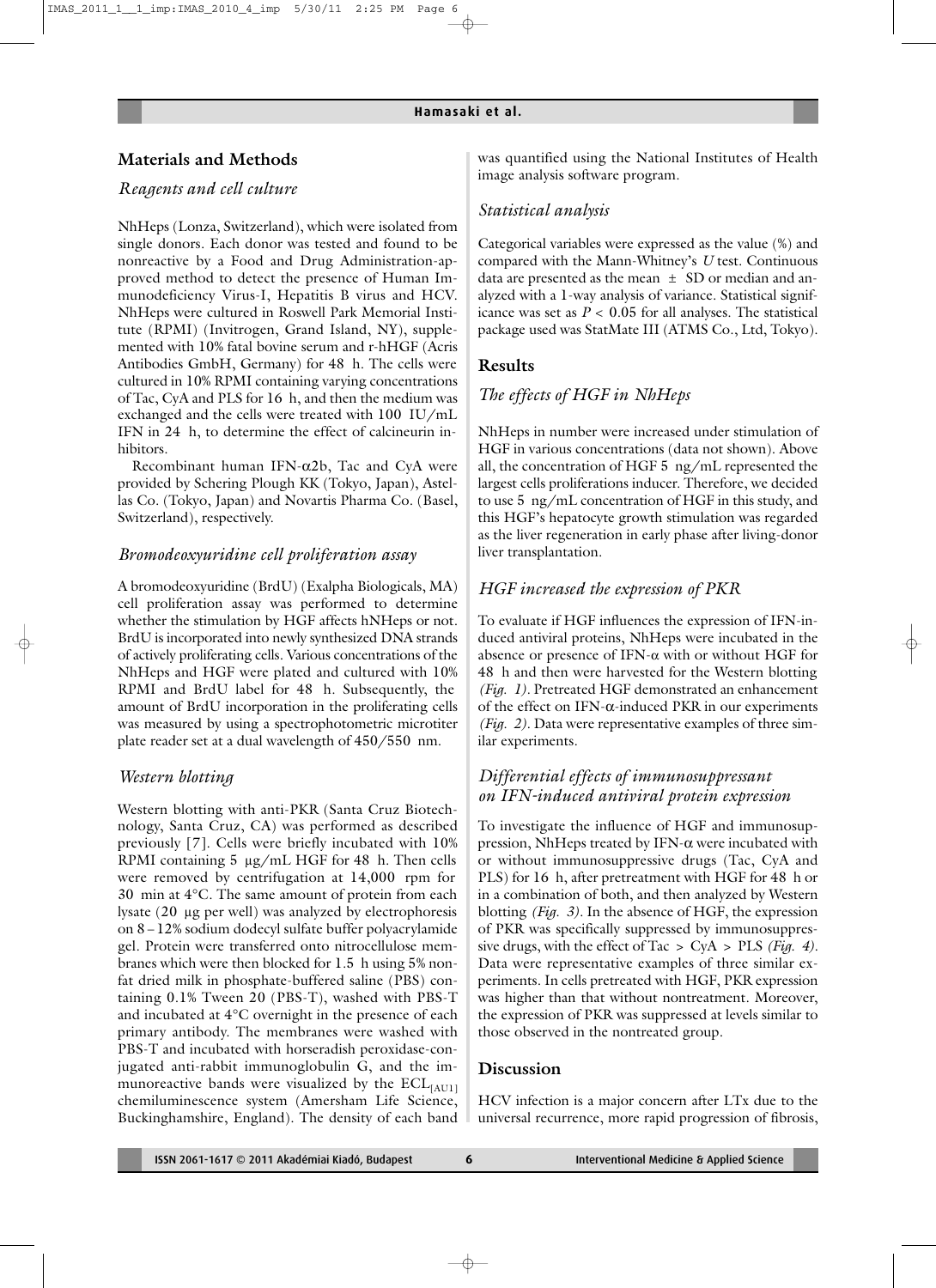

Fig. 1. The effects of HGF on IFN-induced PKR expression. NhHeps were incubated with or without of 5 ng/mL HGF for 48 h, and 100 IU/mL IFN $\alpha$  for 24 h or both. Thereafter, PKR expression was determined by Western blotting



**Fig. 2.** The relative PKR expression in NhHeps treated with HGF and/or IFN. Density index represented the ratio to the control (no treatments of HGF and IFN). Data are expressed as the means  $\pm$  SD and were representative examples of three similar experiments

and potential graft failure. The high rates of hepatic cirrhosis and the harmful impact of this complication on patients and graft survival, the development of new therapeutic strategies to reduce the severity of recurrent HCV are vitally important [8–11]. At present, the optimal timing for initiation of HCV therapy and the length of treatment in LTx has not been defined, and various authors have tried antiviral treatment during all phases of HCV infection.

Tac interferes with the translocation of STAT-1 more than CyA [12], which leads the inhibition of IFN-induced antiviral proteins by Tac. Therefore, Tac is used for induction of immunosuppression after LTx for patients with HCV infection, and subsequently, Tac is replaced with CyA to facilitate IFN therapy [13]. The current data revealed that the antiviral effect induced by IFN was greater with CyA than with Tac in the presence of HGF in order to increase the proliferation of hepatocytes.

The effect of a high concentration CyA was compared with a low concentration Tac, since rejection is usually controlled by serum trough values of Tac of 10 ng/mL and of CyA of 100 ng/mL during the period of stability after LTx [14].

Glucocorticoid inhibits the expression of STAT-1, as signal transduction factors for IFN, and diminished the signaling by IFN [15]. However, the effects  $PSL$ <sub>[AU4]</sub> and calcineurin inhibitors on IFN therapy have not yet been evaluated. This study revealed that PKR was slightly suppressed by PSL, while it was more strongly suppressed by Tac and CyA.

PEGylated IFN plus RBV, has emerged as the therapy of choice, but the optimum antiviral doses and treatment duration have not been established. Dose reductions and treatment discontinuation rates remain high, and limit the response rates. The need for safer and more effective antiviral therapy in this population of HCV-infected patients is obvious [16]. The current report showed that HGF had upregulated PKR expression. HGF might be a



Fig. 3. Effects of calcineurin inhibitors, methylprednisolone and IFN $\alpha$  on the IFN-induced expression of PKR. NhHeps were incubated with or without 5 ng/mL HGF for 48 h, and the effect of immunosuppressive drugs was investigated with each concentration or both. The expression of PKR was determined by Western blotting